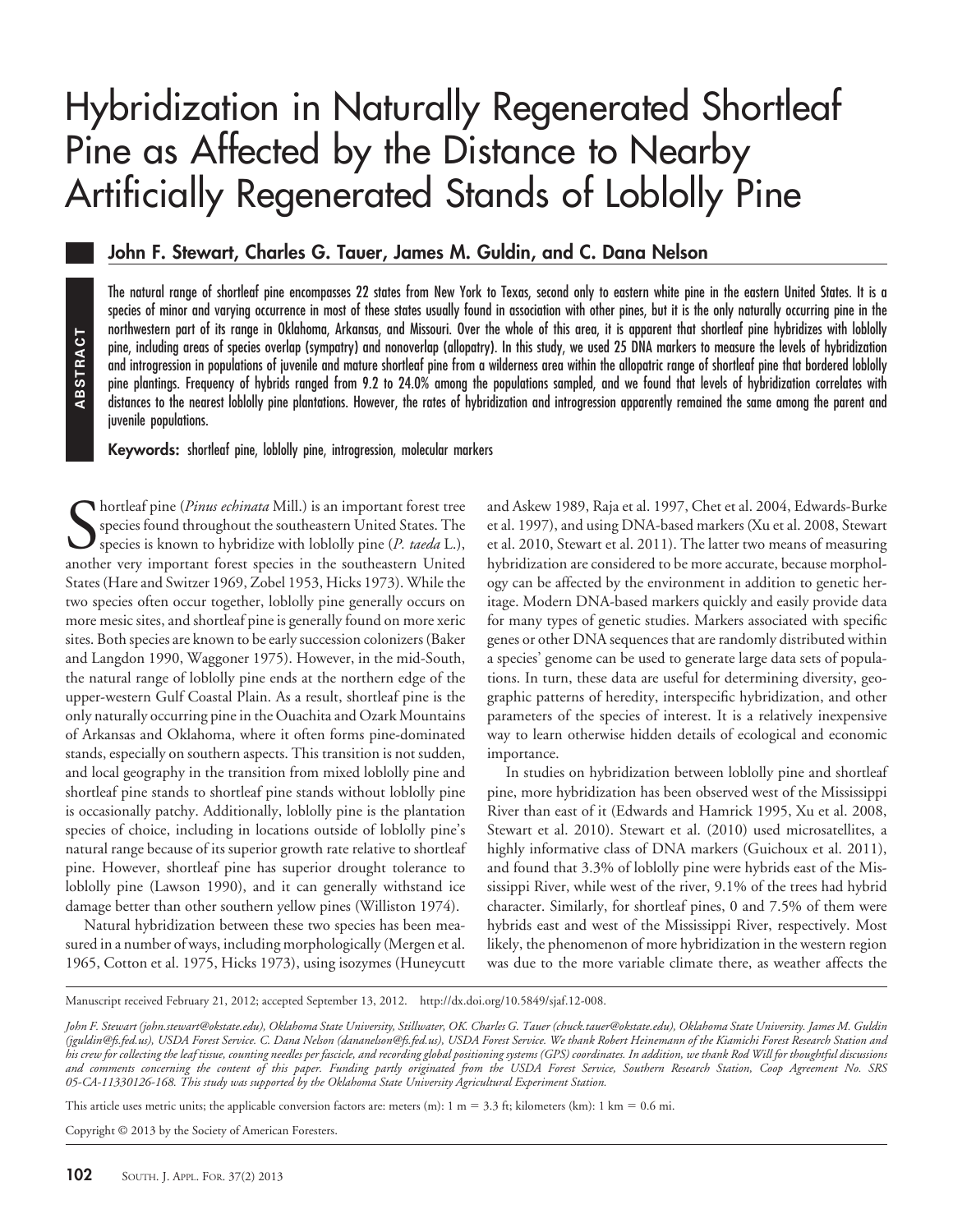

**Figure 1. Map of collection sites. Needles from the parent populations and the juvenile populations were collected from the sites shown above: NW, SW, NE, and SE. The NW, NE, and SE populations were collected along roadsides, while the SW population was collected along a power line cut. When calculating distances for the distance to the nearest plantation and the distances among populations, the approximate sample transect center was used to estimate distance from sample location to plantation location. The site Plantation 1 is the nearest part of a loblolly pine plantation to the NW and SW sites, and the site Plantation 2 is the nearest part of a loblolly pine plantation to the NE and SE sites. The heavy lines indicate state or federal highways, and the lighter lines indicate minor roads. The dot in the insert represents the plot location within the state of Arkansas with the sympatric range in dark gray and the allopatric range of shortleaf pine in light gray.**

timing of pollen shed and strobili receptivity. Since the 1950s, hybridization between loblolly and shortleaf pines has increased dramatically across the Southeast (Stewart et al. 2011). Stewart et al. (2010) and Stewart et al. (2011) showed increases in the hybridization rates in stands of both species. From the 1950s to 2007 and 2008, the rate of hybridization in shortleaf pine stands increased from 3.3 to 45.7%, and it increased from 4.5 to 27.3% in loblolly pine stands. These changes indicate a perturbation of the ecological barriers to hybridization that had previously existed.

In this study, we used DNA-based microsatellite markers to measure levels of hybridization and introgression in naturally regenerating shortleaf pine stands in the Caney Creek Wilderness Area located on the Ouachita National Forest in west-central Arkansas. This area is on the border of the allopatric range of shortleaf pine that is, the part of the range of shortleaf pine in which loblolly pine does not also occur. However, extensive plantations of loblolly pine have been established immediately across the borderline road south of the Wilderness Area over the past 4 decades on private lands managed intensively for timber and fiber production in support of local forest products industry, and prior to the plantations, that land was mixed shortleaf pine and loblolly pine. The site represents a microcosm for the potential of loblolly pine pollen to fertilize naturally regenerating shortleaf pine stands. We hypothesized that the rate of hybridization would increase with proximity to the loblolly pine plantations. Understanding how the distance of shortleaf pine forests from loblolly pine stands affects the rate of hybridization is important to the future management of shortleaf pine.

# **Materials and Methods**

# **Needle Source**

Current-year needles were collected from four sites in the Caney Creek Wilderness Area, Polk County, Arkansas, which is part of the Ouachita National Forest (Figure 1). Each collection location was on the corner of an approximate rectangle about 32 km (20 miles) from east to west and 24 km (15 miles) from north to south. Collection sites were thus labeled northwest (NW), southwest (SW), northeast (NE), and southeast (SE). Sample sites were approximately 400 m transects about 50 m wide, along roads, except for the SW site, which was along a power line clearance. Twenty-five possible parent trees—trees that were at least 30 years old and labeled NWp, SWp, NEp, and SEp, depending on the source site—were sampled from each site, and 100 naturally regenerated juveniles, which were labeled NW, SW, NE, and SE, were also sampled from each site. The eight populations were defined as juvenile or mature trees from each collection site. No loblolly pine trees capable of producing cones were observed in the collection areas. Needles were collected in fascicles and shipped on ice to the forest genetics laboratory at Oklahoma State University (OSU), where they were stored at -70° C. On collection, number of needles per fascicle was counted for 35 fascicles per individual. In further analysis, the mean needles per fascicle was used for each individual.

#### **DNA Extraction and Microsatellite DNA Markers**

The DNA was extracted from leaf tissue by cutting the needles into small pieces and then using the Qiagen DNeasy 96 Plant Kit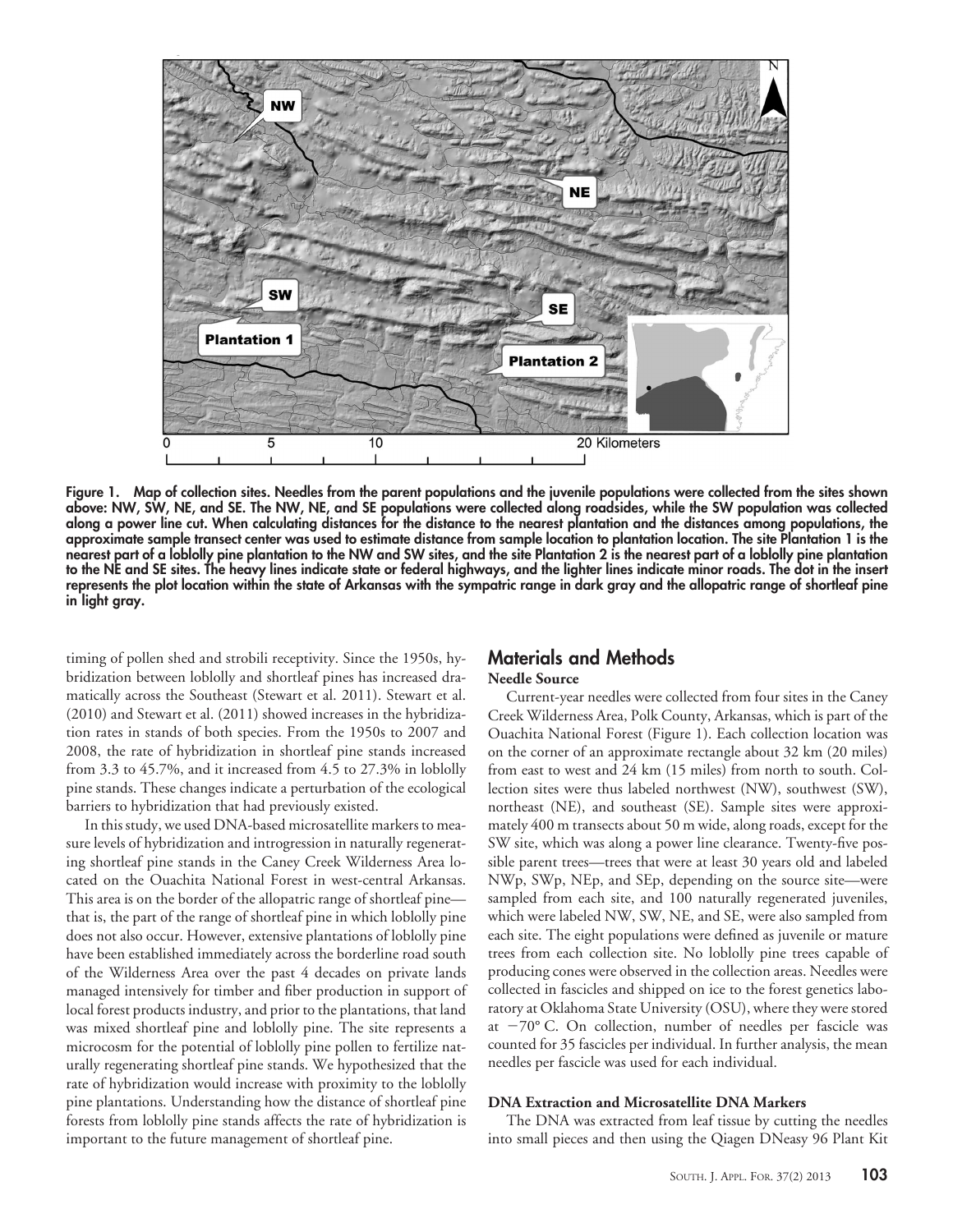

**Figure 2. The hybridization rates in each population. NWP, NEP, SWP, and SEP are from representative parent populations, and NW, NE, SW, and SE are juvenile populations. Categorization of the individuals is based on** *Q* **values generated by Structure. F1 & LLBC trees are trees with** *Q* **values between 0.375 and 0.953. Shortleaf backcrossed trees (SLBC) are trees with** *Q* **values between 0.047 and 0.375. Trees with** *Q* **values less than 0.094 are categorized as shortleaf pine.**

(Qiagen, Velencia, CA). Twenty-five microsatellite markers were used in this study. Of these, 11 had been previously confirmed to be polymorphic in shortleaf pine (Nelson et al. 2007): PtTX3052, PtTx3034, PtTX4205, RIPt0619, RIPt0629, PtTx3013, RPtest9, RIPt0079, RIPt0211, RIPt0388, and PtTx2123. Twelve were new markers developed for loblolly pine (Echt et al. 2011): PtSIFG\_0437, PtSIFG\_1207, PtSIFG\_0424, PtSIFG\_0265, PtSIFG\_1190, PtSIFG\_1295, PtSIFG\_1008, PtSIFG\_1166, PtSIFG\_0493, PtSIFG\_1018, PtSIFG\_0440, and PtSIFG\_0587. Two were tested and selected in the OSU lab from those provided in Chagne et al. (2004): SsrPt\_BF778306 and SsrPt\_ctg4487b.<sup>1</sup> Polymerase chain reaction and gel electrophoresis conditions are provided in Stewart et al. (2010). Allele names were standardized using reference samples and a scoring system similar to that described in Deemer and Nelson (2010).

## **Population Genetics and Hybrid Analysis**

For all analyses, trees with more than 5 missing data points for the 25 markers were excluded. This accounted for 22 trees approximately evenly mixed across the collection locations. One tree that was later determined to be loblolly pine was also removed from the counts. Structure, version 2.3.2 (Pritchard et al. 2000, Falush et al. 2003), was used to determine hybrid identities as described by Xu et al. (2008). The Structure conditions used were the same as those used in Stewart et al. (2010). Structure yields *Q* values for each individual. Each *Q* value is an approximation of the likelihood that an individual belongs to one or more populations (or species). In this study, the *Q* values near one and zero indicate that individuals are loblolly pines or shortleaf pines, respectively. Hybrids were reported when predicted genome proportion levels were between of 0.953 and 0.047, these limits being about what is expected for trees in a third backcross generation and anything more closely related (Xu et al. 2008). Individuals were assigned to being F1s or hybrids

backcrossed to loblolly up to 3 times ( $Q = 0.375$  to 0.953), loblolly pine ( $Q = 0.953$  to 1), shortleaf pine ( $Q = 0$  to 0.047), or hybrids backcrossed into shortleaf pine up to 3 times  $(Q = 0.047 \text{ to } 0.375)$ . It is recognized that individuals may have a more complex genetic ancestry than these categories may indicate, but they are useful as a first approximation. Data representing loblolly pine and shortleaf pine trees from throughout the ranges of both species were included in the dataset to ensure that each calculated population referred to the two species, instead of some other population structure component. These data were taken from the study reported by Stewart et al. (2011).

To test whether the proportion of hybrids in the juvenile populations was different from the proportion of hybrids in the mature populations, a  $X^2$  test was performed using the proportions of individuals that were assigned to each hybrid category:  $F_1s$  and loblolly pine backcrosses, shortleaf pine backcrosses, and shortleaf pine. The numbers of expected hybrid types in the juveniles were calculated using the frequency of these types observed in the mature populations. When calculating distances for the distance to the nearest plantation and the distances among populations, the approximate sample transect center was used to estimate distance from sample location to plantation location.

# **Results**

In all sample sites except for the NE site, the hybridization rate of mature trees was greater than the hybridization rate of juvenile trees (Figure 2), but  $X^2$  tests showed that any differences were not statistically significant. One mature population (NWP) had one F1 hybrid in it out of a sample of 24, as did its corresponding juvenile population (1 in 98). The juvenile population SW had two F1 hybrids out of 98 trees sampled. The SW population was the closest population to the loblolly pine plantations and had the most hybrids.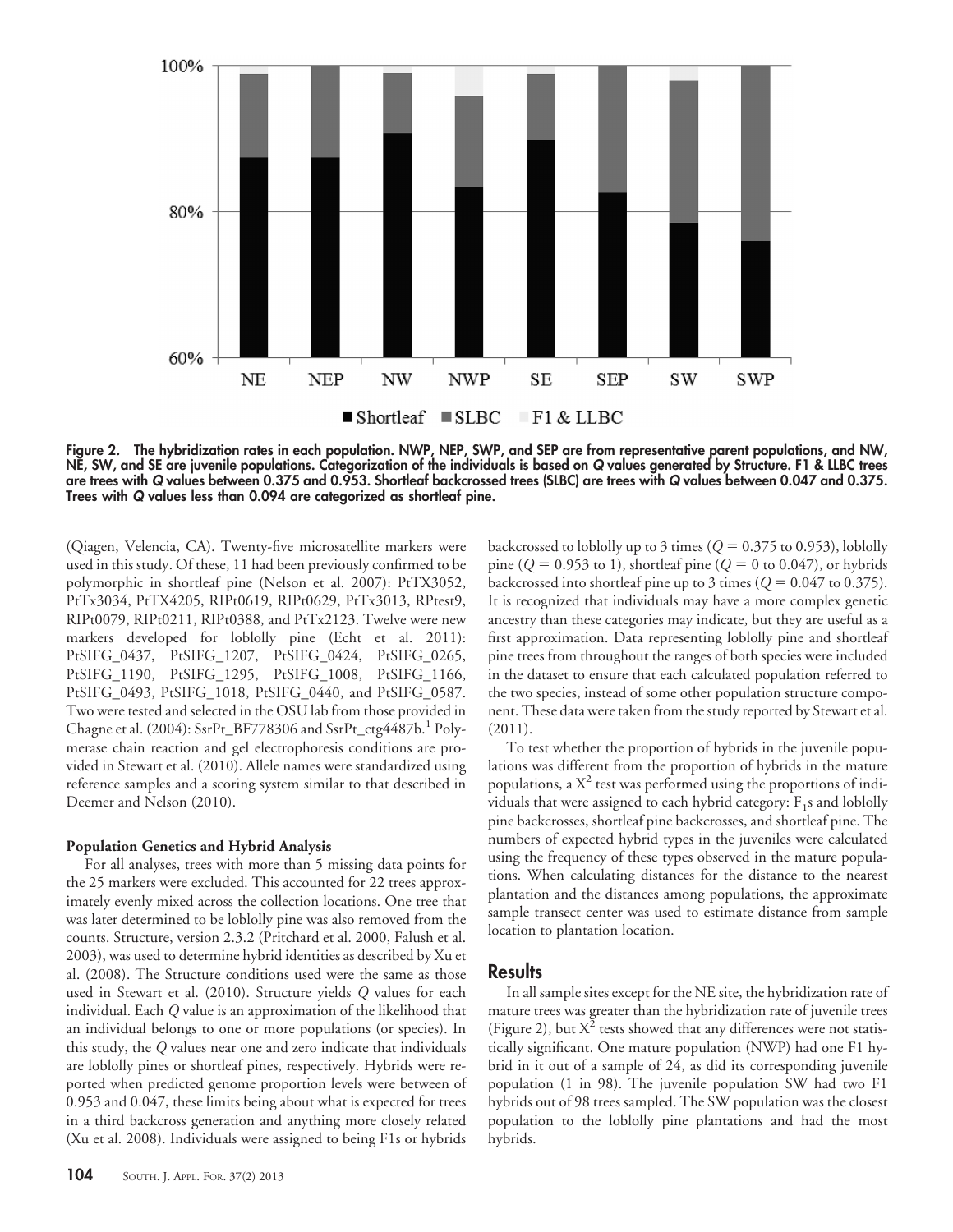

**Figure 3. The correlation of distance from the loblolly plantations to the sample sites with the percent hybrids and the average Structure results. The correlation between the average Structure value of each study site and the distance to the nearest point in the loblolly pine plantations is shown for the juvenile (a) and the parents (b). Structure values of 0 indicate trees that are entirely shortleaf pine, and values of 1 indicate trees that are entirely loblolly pine. Values in between indicate different levels of hybridization. The averages were calculated as a mean of all values in a population. Hybrid percentages (the proportion of hybrids of any type) in the juvenile populations (c) and the parents (d) correlated with the distance from the nearest point of the loblolly pine plantations.**

Most correlations between different measures of hybridity and geographic distance to the nearest loblolly pine plantations were nonsignificant ( $P < 0.05$ ). However, all trend line slopes were negative (Figure 3). For example, the correlation coefficients (r) between the distance from the nearest loblolly pine plantation versus average Q value among the juvenile was  $-0.553$  ( $P = 0.223$ ). The correlation coefficient for the mature samples was  $-0.657$  ( $P =$ 0.171). The correlation coefficient of the relationship between the nearest loblolly pine plantations versus the average *Q* values among the combined populations was  $-0.574$  ( $P = 0.0685$ ). However, the correlation coefficients between distances from the nearest loblolly pine plantations and the percent hybrids in each population tended to be significant:  $-0.621 (P = 0.190)$  among the juveniles,  $-0.941$  $(P = 0.029)$  among the mature trees, and  $-0.691$   $(P = 0.029)$ among the combined populations (Figure 3).

On average, the pines in this study had 2.50 needles per fascicle with an SD of 0.336, which is consistent with the common description of shortleaf pine having two or three needles per fascicle. The average needles per fascicle for each individual showed linear correlation with those individuals' structure values was  $r = 0.106$  with  $P = 0.010$ .

#### **Discussion**

## **Hybridization and Introgression**

The differences in hybridization and introgression among the populations in both time and space suggest that both factors have likely played roles in the causation of interspecies crossing. While none of correlations of offspring population hybridization with distance from loblolly pine plantations were statistically significant, there were significant correlations between the percent hybrids and distance from the loblolly pine plantations in both the parent populations and the combined offspring and parent populations. If more sites had been sampled, it is probable that the correlations of juvenile hybridization with distance from loblolly pine plantations would have been statistically significant as well. We believe that despite the variable statistical significance, there is meaningful biological significance.

An inverse relationship trend between the distance of the stands from the loblolly pine plantations and the levels of hybridization and introgression is expected. Stands that are nearer to the plantations should receive a denser cloud of viable loblolly pine pollen in the spring. Pine pollen is capable of long-distance flight (Williams 2010). Also, despite its small size of about 50  $\mu$ m (Williams 2008), loblolly pine pollen is highly resistant to desiccation and ultraviolet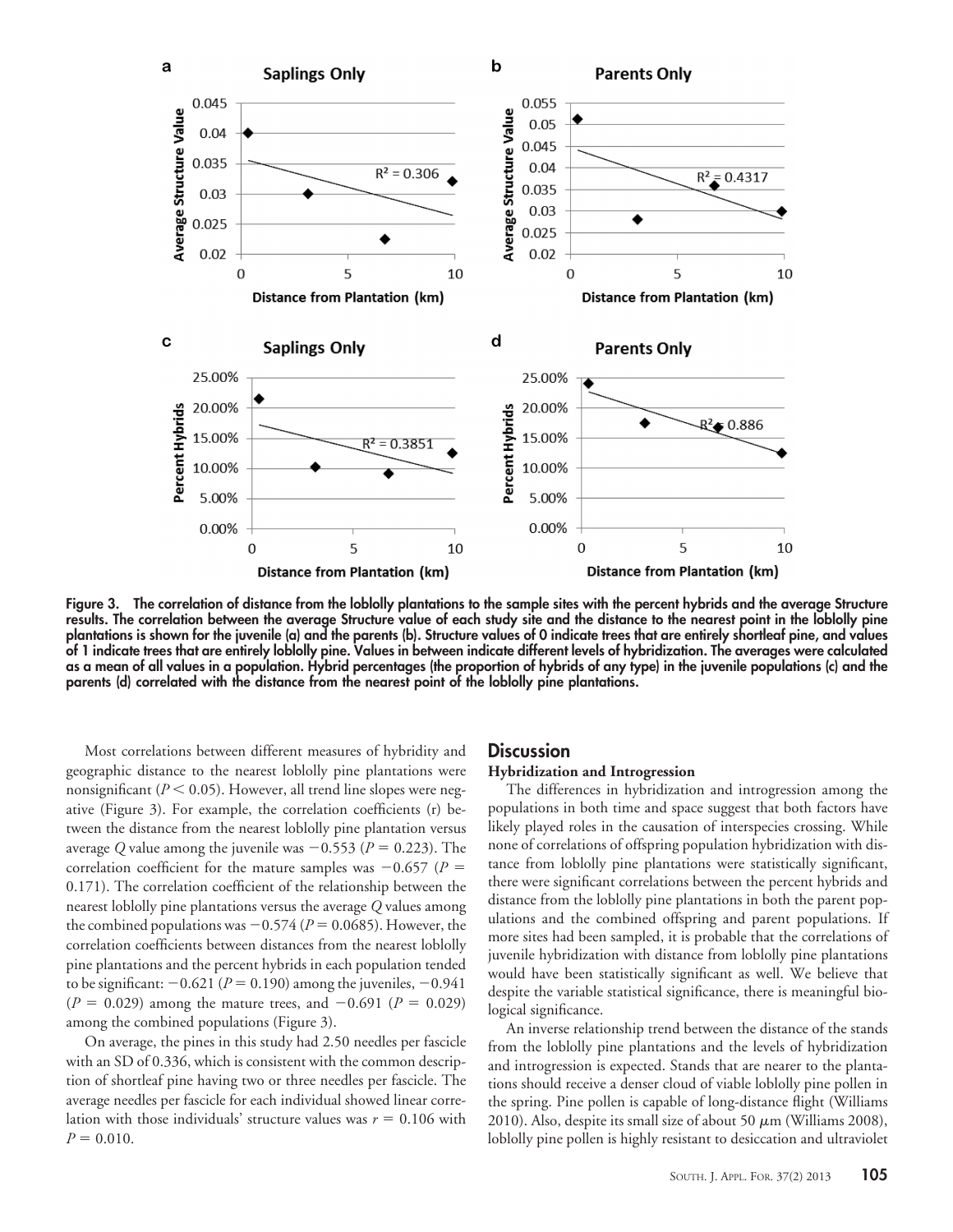light (Bohrervora et al. 2008). The distances observed in this study are short relative to the potential distance that loblolly pine pollen may travel.

Plant hybridization is dependent on the timing of pollination, since the species involved must occasionally shed pollen and be receptive to pollen to hybridize. Shortleaf pine and loblolly pine are receptive to and shed pollen at different times during the spring. Shortleaf pine is fertile between late March and late April (Lawson 1990), and loblolly pine is fertile between February and April (Schultz 1997). At any given location, the timing separation is usually about 2 weeks, with shortleaf pine succeeding loblolly pine. In both species, pollen is shed earlier in the south than in the north, and the northward position of shortleaf pine's range relative to that of loblolly pine in this study may account for the two species not hybridizing more often. Currently, there are no data available for the pollen shedding and receptivity times of any loblolly pine x shortleaf pine hybrids, but it may be fair to assume that the timing would be intermediate to the parent species. Studies have shown that hybrids between the two species are more common west of the Mississippi River than east of it, probably because higher climatic variability allows for more overlap in pollen shed and receptivity times (Edward and Hamrick 1995, Xu et al. 2008, Stewart et al. 2010). Since the sampling site in our study is west of the Mississippi River, hybridization is expected to be more common.

The shortleaf pine parental populations generally had about the same level of hybridization and introgression as their offspring did, which contrasts with the results in Stewart et al. (2011), where hybridization and introgression were much higher in recently collected tissue samples than they were in trees sampled from 50 years before. This discrepancy may be due to local dynamics. While trends in hybridization and introgression between these two species are regional, the real phenomenon occurs on the small scale, and each forested area is subject to local effects. Recent weather patterns may have prevented a large influx of hybrids, as the local rate of hybridization is widely assumed to be a result of weather variation. However, no studies have yet determined the effect of weather on hybridization, though Edwards and Hamrick (1995) suggested that the drier climate of the western ranges of the two species may contribute the higher rate of hybridization found there. The history of the site and the nature of the hybrids suggest that the parental rate of hybridization relative to the offspring rate might not be unexpected. The land south and upwind of the Caney Creek Wilderness lies in the Athens Piedmont Plateau, and pine stands there were initially managed by Dierks Forest Industries until 1969, when Weyerhaeuser Company purchased the land. Dierks used natural regeneration and uneven-aged silvicultural systems in their pine stands, and on the Athens Piedmont Plateau this system maintained uneven-aged stands dominated by loblolly pine (which company foresters favored) with a minor and varying proportion of shortleaf pine (Smith 1986). When Weyerhaeuser acquired the Dierks lands, they started a program of even-aged plantation management of loblolly pine (Smith 1986) that included planting improved North Carolina planting stock (Lambeth et al. 1984)

This history may explain the unchanged level of hybridization in the younger trees in the Caney Creek Wilderness through two counteracting trends. First, the mixed shortleaf pine-loblolly pine forests in the Athens Piedmont Plateau likely had many hybrids and backcrossed hybrids that may have shed pollen at times more concurrent with shortleaf pine than loblolly pine would have. These were replaced with pure loblolly pine, primarily of North Carolina origin (Lambeth et al. 1984). This change in pollen source for the Caney Creek Wilderness may have reduced the number of hybrids. Second, shortleaf pine x loblolly pine hybrids appear to combine the faster growth rate of loblolly pine and the drought tolerance of shortleaf pine. Without fire to control the hybrids, selection might favor the hybrids over shortleaf pines (Lilly et al. 2012), something that may slowly change proportion of hybrids in the juvenile population. Regular fire in a site like the Caney Creek Wilderness could have selected for nonhybrid shortleaf pines over time. There are no historic fire occurrence data specifically for the Caney Creek area, but fire scar analysis in nearby shortleaf pine-dominated forests suggests a return interval of about 7 years in the century prior to European colonization (Johnson and Schnell 1985). We suspect this would not be sufficiently frequent to give advantage one way or the other.

The shortleaf pine populations of the Caney Creek Wilderness Area appear to have a stable rate of introgression over the approximately two generations that were tested. More introgression was observed in sites nearer to the loblolly pine plantations, so it is likely that pollen from the plantations is contributing to the genetic makeup of the Caney Creek Wilderness Area shortleaf pines. These data suggest that even a limited distance of a mile or so is somewhat effective in limiting interspecific crossing between loblolly pine and shortleaf pine. However, it is also apparent that without changes to selection pressures (i.e., inclusion of fire and management in spatial positioning), it seems unlikely that most shortleaf pine populations can avoid introgression with loblolly pine over time.

Between 1953 and 1997, shortleaf pine acreage in the southeast United States decreased from 7.8 million acres to 4.7 million acres, while loblolly pine acreage increased from 35.6 million acres to 39.1 million acres (South and Buckner 2003). This relative coverage change increases the distribution and amount of loblolly pine pollen while decreasing by almost 50% that of shortleaf pine, which may increase the likelihood of hybridization with naturally regenerating shortleaf pine. When the management objective is to maintain or restore native shortleaf pine ecosystems, this imperils the genetic integrity of shortleaf pine as a species. Managers may consider planting shortleaf pine some distance away from loblolly pine plantations, but in light of the results here, sites that already have hybrid character will not necessarily perpetuate increasing introgression.

#### **Management Implications and Recommendations**

The data presented here suggest guidance for managers interested in maintaining pure shortleaf pine stands rather than hybrids. First, sites closest to loblolly pine pollen sources are more likely to have hybrids, so a buffer of other forest trees may decrease the rate of hybridization. The national forest in the Ouachita Mountains is one of the least parcelized in the region, but recent land exchanges have brought some industry loblolly pine plantations into federal ownership. To reduce hybridization, priority should be given to converting these loblolly plantations back to shortleaf pine, especially if they are small in area and in the middle of the federal ownership. Second, sites with existing hybrid character may not necessarily show increases in hybridization from generation to generation, at least in terms of seeds germinated. Using prescribed fire early in the establishment of new age cohorts obtained using the seed tree or shelterwood methods may selectively remove hybrids early. Thirdly, trained field personnel can quickly distinguish the most first-generation hybrids based on needle and cone morphology. This could be used to develop or modify silvicultural treatments for release, precommercial thinning, and early commercial thinning so as to mark